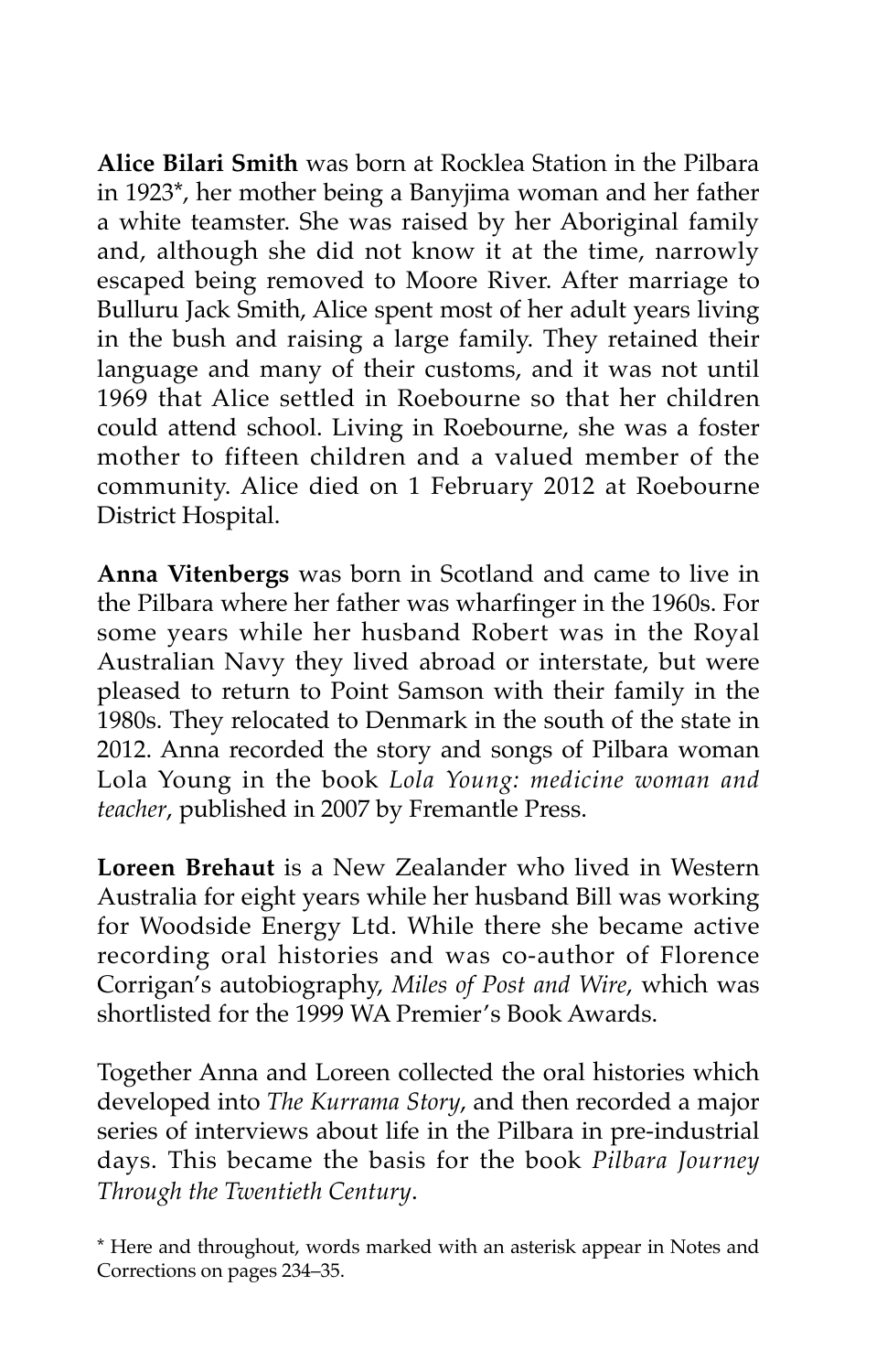ALICE BILARI SMITH WITH ANNA VITENRERGS and L oreen Breha ut

# U n d e r a B i l a r i TREE **BORN**

Aboriginal and Torres Strait Islander readers are respectfully advised that deceased people are referenced in this publication.

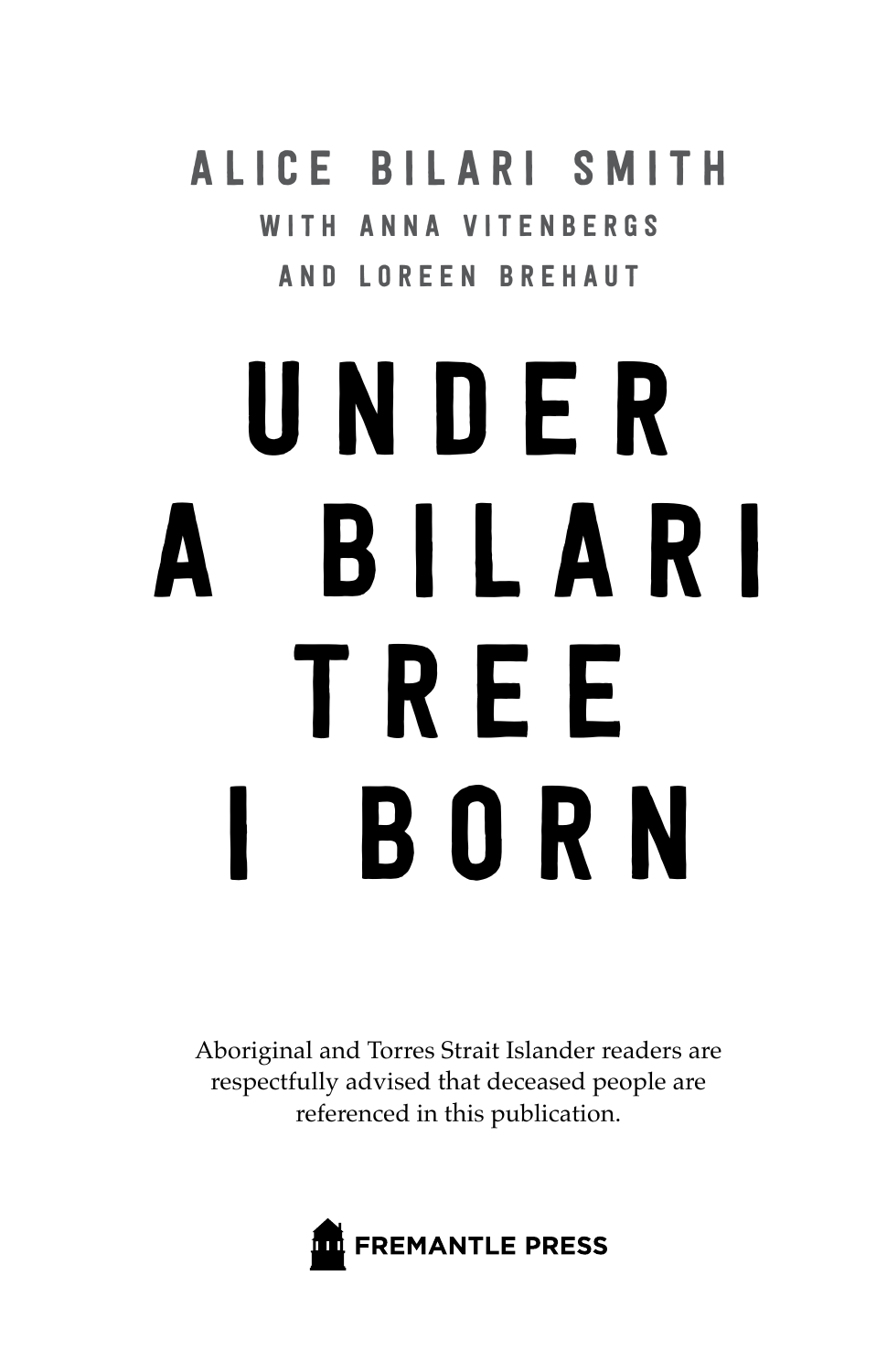*For*

*my sons and daughters, grandchildren, great-grandchildren and cousin family*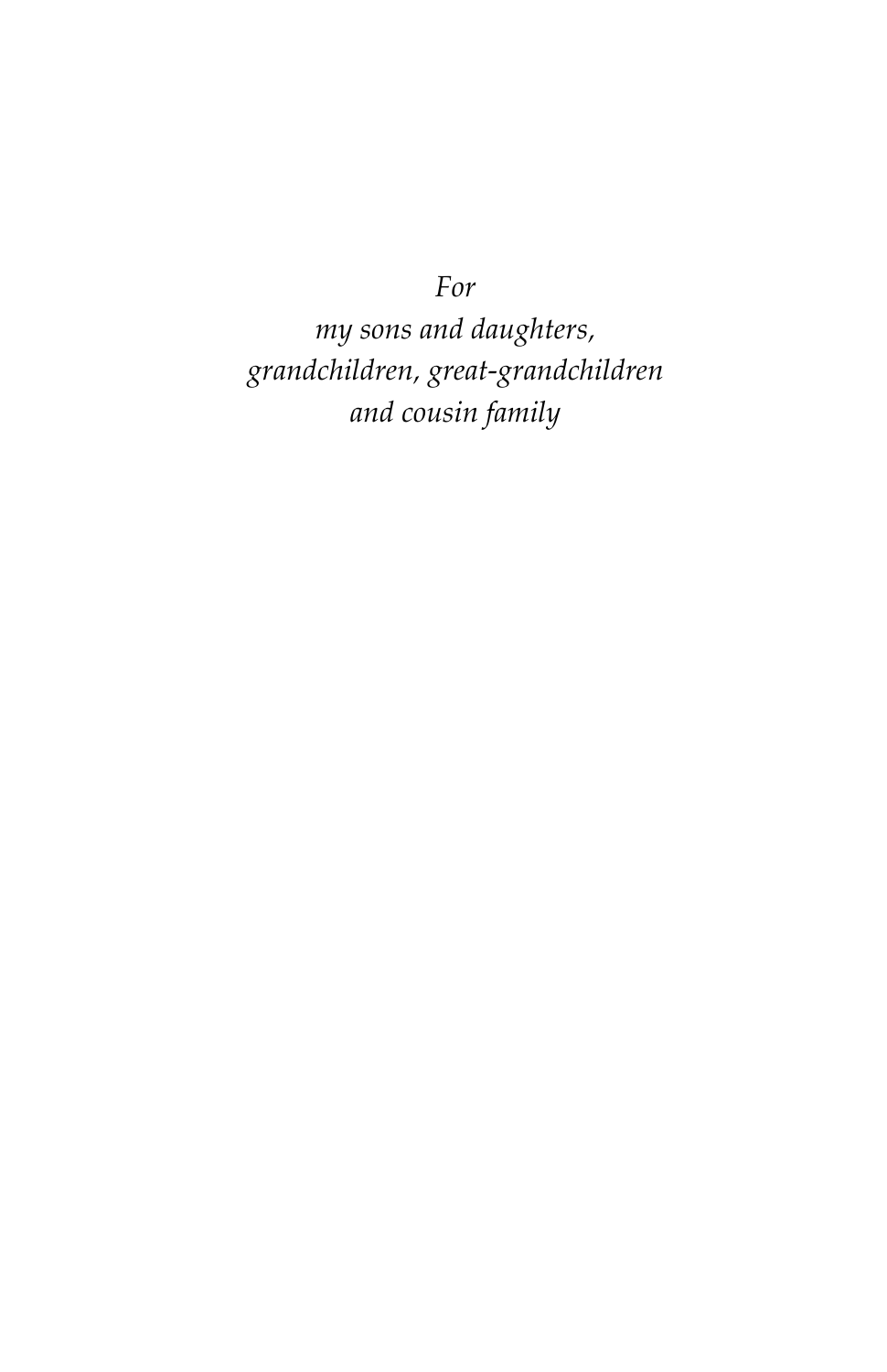

*Alice Bilari Smith.*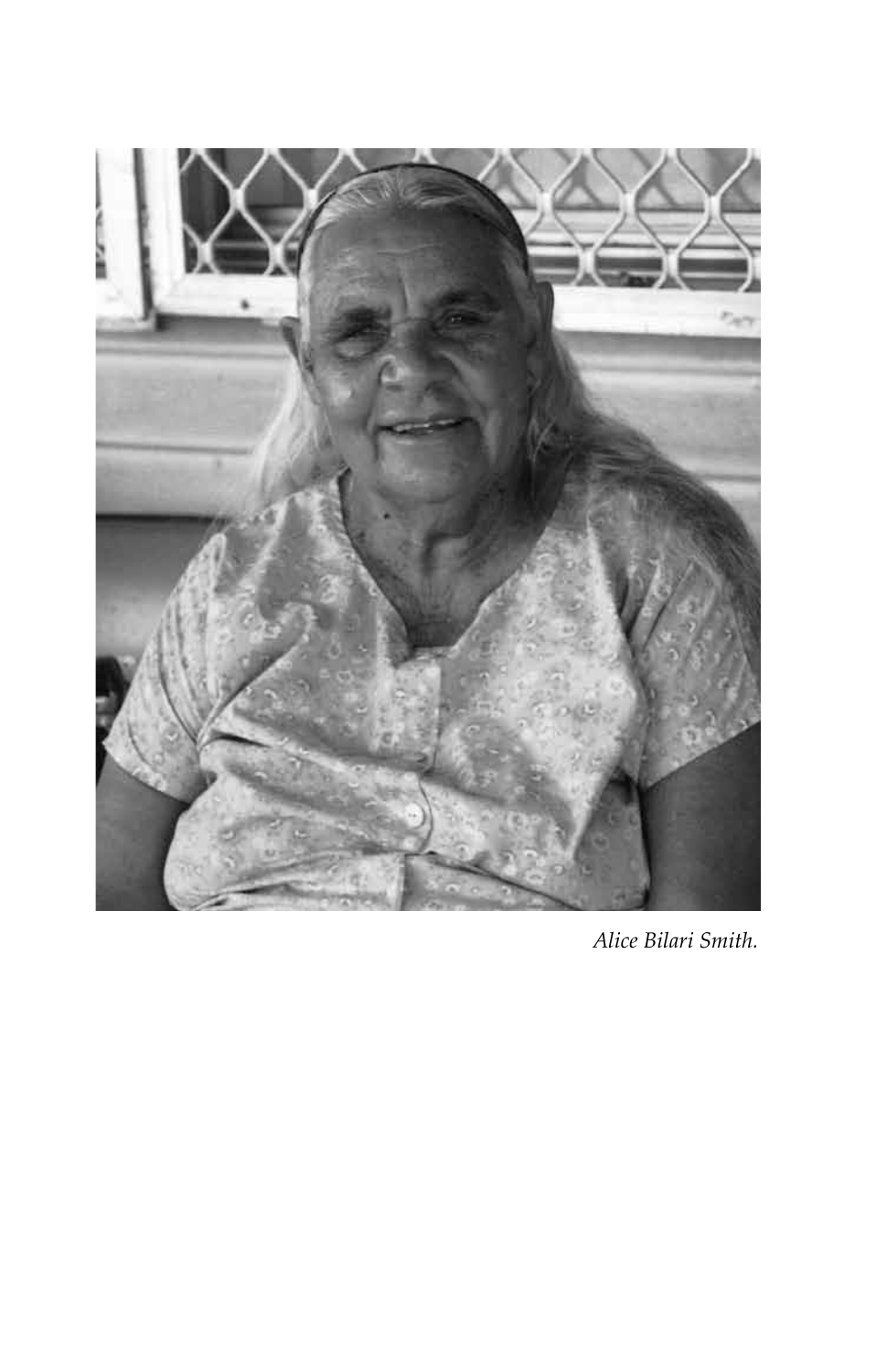### CONTENTS

|                       | Authors' Note                                |     |
|-----------------------|----------------------------------------------|-----|
| Maps                  |                                              | 10  |
| 1                     | Birth and Family: Country and Station        | 15  |
| $\overline{2}$        | Childhood on Rocklea Station                 | 29  |
| 3                     | Staying with the Whitefellas                 | 47  |
| 4                     | Learning the Traditional Ways                | 69  |
| 5                     | Growing Up                                   | 93  |
| 6                     | Marriage and Family                          | 102 |
| 7                     | Working Life in the Bush                     | 118 |
| 8                     | Bringing Up the Family in the Bush           | 137 |
| 9                     | Schooling for the Family                     | 158 |
| 10                    | Moving Towards Town                          | 167 |
| 11                    | Living in Roebourne                          | 176 |
|                       | Appendices                                   |     |
|                       | Alice Bilari Smith's Family Tree             | 210 |
|                       | Jack Smith's Family Tree                     | 213 |
|                       | Alice Smith's Native Welfare Department File | 216 |
| Glossary              |                                              | 230 |
| Photographs           |                                              | 233 |
| Notes and Corrections |                                              | 234 |
|                       |                                              |     |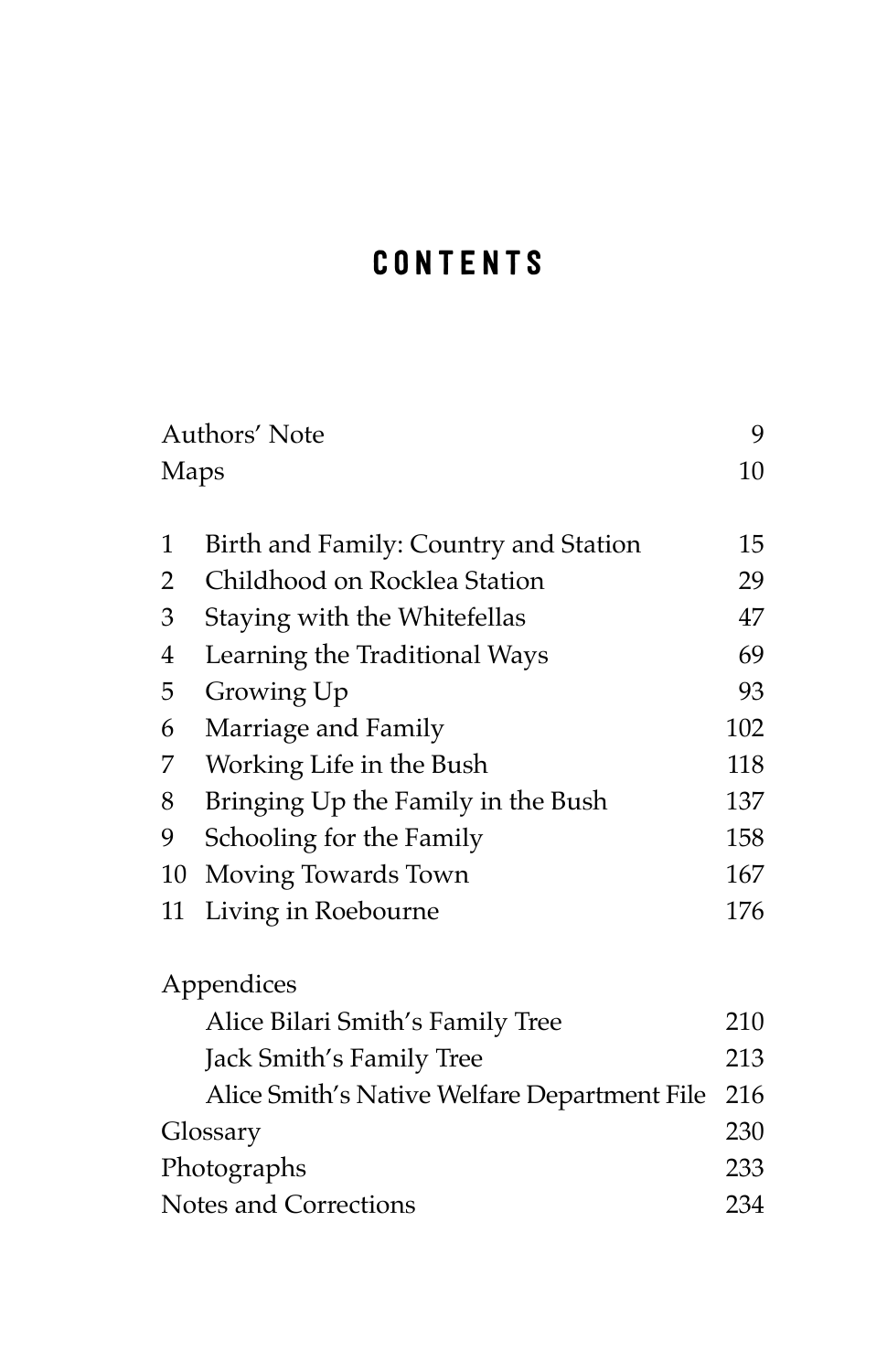#### **AUTHORS' NOTE**

This book was a true three-way collaboration. Alice had met Anna and Loreen in conjunction with their recording of Aboriginal oral histories and asked them to work on her story. After several other projects were completed by Anna and Loreen, the work began, assisted by a grant celebrating the centenary of women's suffrage from the Government of Western Australia. Alice and Anna met regularly and twelve tapes of oral history were recorded. These were transcribed by Loreen and organised into a draft manuscript. Chapter by chapter, Loreen read this version back to Alice for her comments and approval. Changes, additions and deletions were made according to Alice's wishes, and all three were satisfied with the result. The project took over two years to complete and, despite the difficulties presented by the fact that Alice lived in Roebourne, Anna in Point Samson and Loreen in Perth, they were proud of their joint effort and all enjoyed the experience of working together and becoming good friends.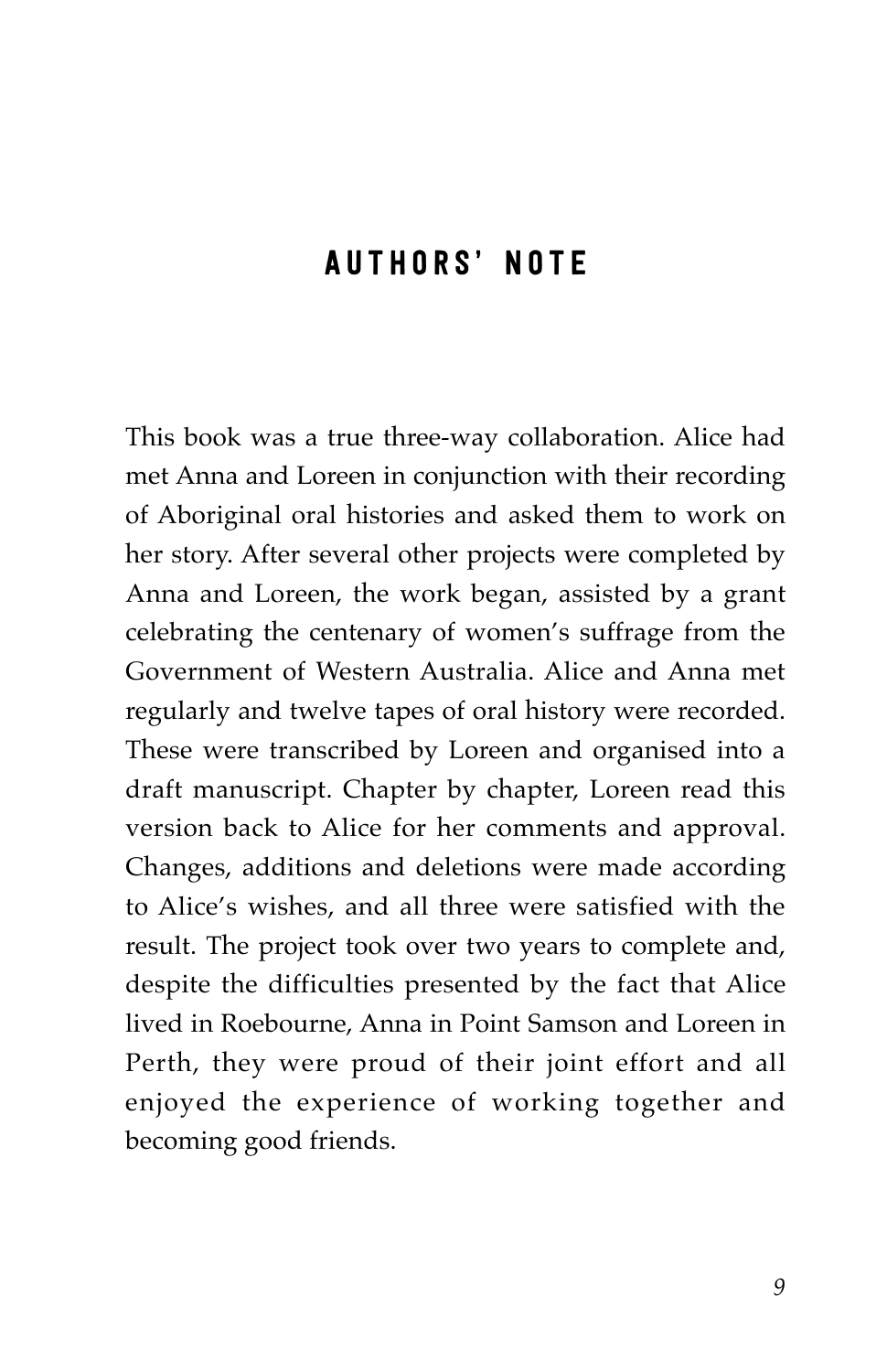

*A bilari tree (*Acacia atkinsiana*).*